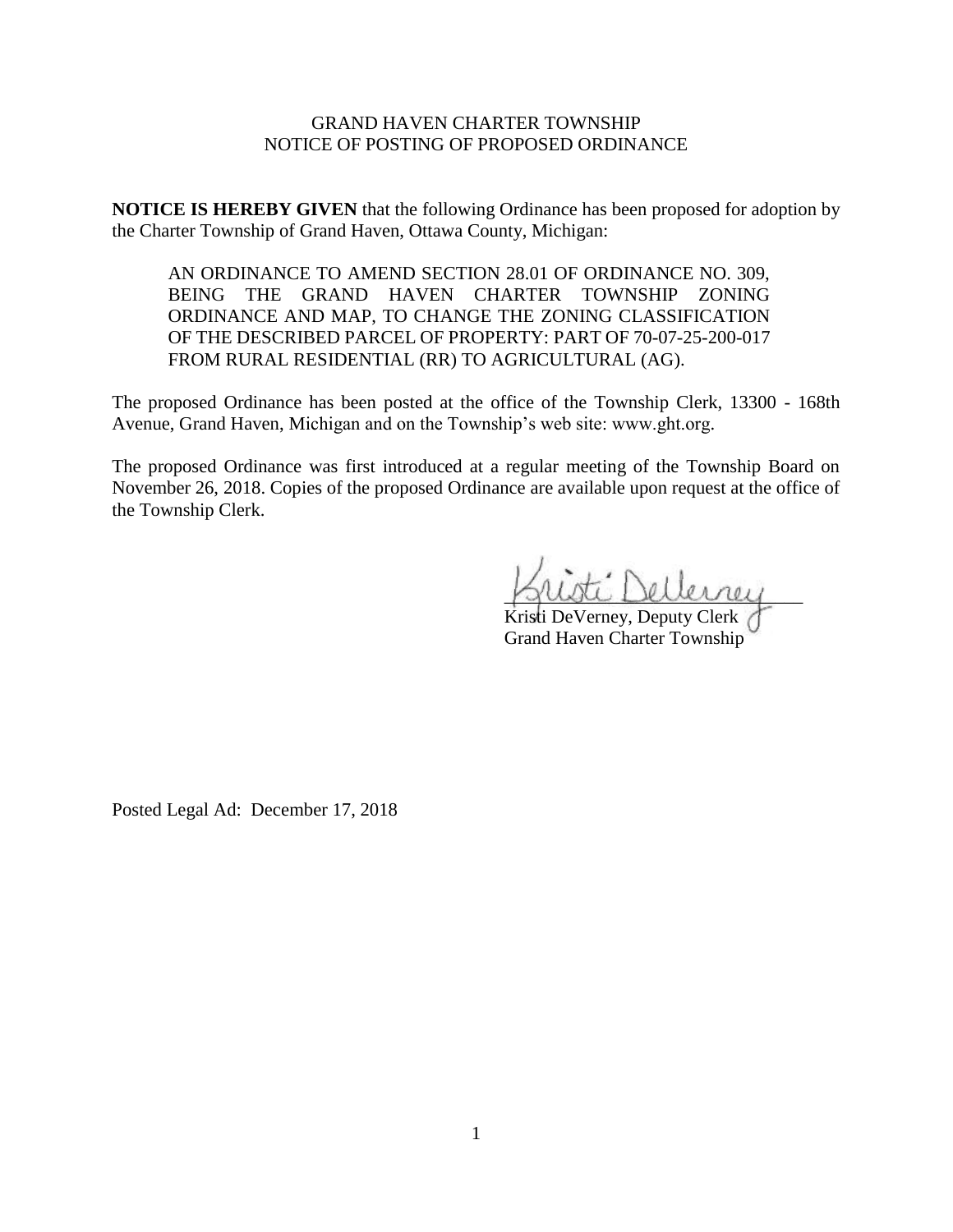## ORDINANCE NO. \_\_\_\_

## **ZONING MAP AMENDMENT ORDINANCE**

AN ORDINANCE TO AMEND CERTAIN PORTIONS OF THE ZONING ORDINANCE AND MAP OF GRAND HAVEN CHARTER TOWNSHIP, OTTAWA COUNTY, MICHIGAN FOR THE PURPOSE OF REZONING CERTAIN LANDS FROM THE RURAL RESIDENTIAL (RR) DISTRICT TO THE AGRICULTURAL (AG) DISTRICT.

GRAND HAVEN CHARTER TOWNSHIP, COUNTY OF OTTAWA, AND STATE OF MICHIGAN ORDAINS:

Section 1. Amendment. The Zoning Ordinance and Map of the Charter Township of Grand Haven, Ottawa County, Michigan, the map being incorporated by reference in the Zoning Ordinance for the Charter Township of Grand Haven pursuant to Chapter 3, shall be amended so that the following lands shall be rezoned from the Rural Residential District (RR) to the Agricultural District (AG). The lands are in the Charter Township of Grand Haven, Ottawa County, Michigan, and are described as follows:

PARCEL NUMBER: 70-07-25-200-017 NE 1/4 OF NE 1/4 SEC 25, T7N R16W

Section 2. Effective Date. This amendment to the Grand Haven Charter Township Zoning Ordinance was approved and adopted by the Township Board of Grand Haven Charter Township, Ottawa County, Michigan on January 14, 2019, after a public hearing as required pursuant to Michigan Act 110 of 2006, as amended; after introduction and a first reading on November 26, 2018, and after posting and publication following such first reading as required by Michigan Act 359 of 1947, as amended. This Ordinance shall be effective on  $\qquad \qquad$  2019, which date is the eighth day after publication of a Notice of Adoption and Posting of the Zoning Map Amendment Ordinance in the *Grand Haven Tribune*, as required by Section 401 of Act 110, as amended. However, this effective date shall be extended as necessary to comply with the requirements of Section 402 of Act 110, as amended.

Mark Reenders, Township Supervisor Laurie Larsen, Township Clerk

 $\overline{\phantom{a}}$  , and the contract of the contract of the contract of the contract of the contract of the contract of the contract of the contract of the contract of the contract of the contract of the contract of the contrac